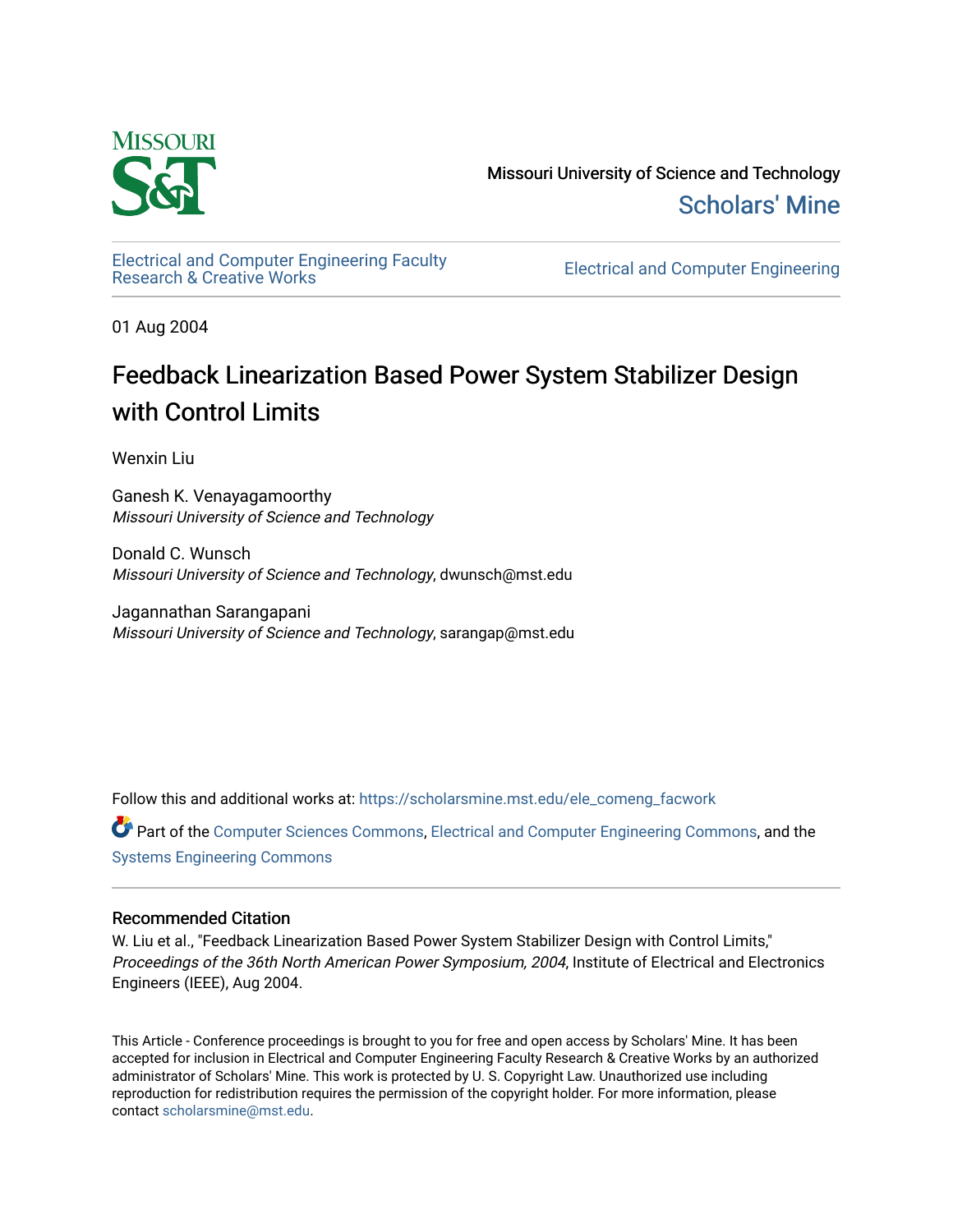# Feedback Linearization based Power System Stabilizer Design with Control Limits

Wenxin Liu, *Student Member*, *IEEE*, Sarangapani Jagannathan, *Senior Member*, *IEEE*, Ganesh K Venayagamoorthy, *Senior Member*, *IEEE* and Donald C Wunsch II, *Senior Member*, *IEEE*

*Abstract* **— In power system controls, simplified analytical models are used to represent the dynamics of power system and controller designs are not rigorous with no stability analysis. One reason is because the power systems are complex nonlinear systems which pose difficulty for analysis. This paper presents a feedback linearization based power system stabilizer design for a single machine infinite bus power system. Since practical operating conditions require the magnitude of control signal to be within certain limits, the stability of the control system under control limits is also analyzed. Simulation results under different kinds of operating conditions show that the controller design not only can damp the power system oscillations very well but can also minimize the impact on the terminal voltage. In addition, the Brunovsky Canonical form of the power system model presented in this paper can be used for other forms of controller design.** 

*Index Terms***—Power system, nonlinear systems, power system stabilizer, feedback linearization** 

#### I. INTRODUCTION

urrently most of the generators are equipped with voltage Currently most of the generators are equipped with voltage regulators to control terminal voltage. It is known that the voltage regulator has a detrimental impact upon the dynamic stability of the power system. During changes of operating conditions, oscillations of small magnitude and low frequency often persist for long period of time and in some cases even present limitations on power transfer capability. Power system stabilizer (PSS) is designed to damp the low frequency oscillations of power systems. The issues of power system stabilizing control have received a great deal of attention since 1960's.

Earlier researches on stabilizing control are based on linear system model. For example, the widely used conventional power system stabilizer (CPSS) is designed using the theory of phase compensation and introduced as a lead-lag compensator. The parameters of CPSS are determined based on linearized models of power system around some nominal operating point. To have the CPSS provide robust damping, its parameters need to be fine tuned for different operating points and different types of oscillations. To overcome this problem, there are techniques based using intelligent optimization algorithms (such as simulated annealing, genetic algorithm, and tabu search) to get the "optimal parameters" of CPSS by optimizing an eigenvalue based cost function. In addition, fuzzy logics and neural networks are also applied to adjust the parameters of CPSS online after some initial offline training. Since power systems are highly nonlinear systems, with configurations and parameters changing with time, the designs based on linearized model cannot guarantee its performance in practical operating environment. Thus, adaptive stabilizing control schemes based on nonlinear model of the power systems are preferred [1].

Recently, different kinds of techniques have been reported for the design of adaptive stabilizing controllers or PSS, such as adaptive fuzzy logic control, direct and indirect adaptive neural network control, adaptive critic designs [2] and other nonlinear control techniques. Most of which only demonstrated the effectiveness of the controller design through simulation while not showing the stability analysis. One reason maybe the power systems are large complex nonlinear systems which are difficult for analysis. But industry will be reluctant to accept such a controller design if the stability cannot be guaranteed. Furthermore, since the implementation of the controller lacks the guidance of stability analysis, the controller parameters have to be adjusted by trial and error which is a time consuming job and limits the applications of such controller design. Therefore, stable PSS designs are necessary.

In the past decade, there appear some stabilizing controller designs based on the analysis of the control system [3–10], most of which are based on feedback linearization. In those papers, controls are implemented through either the turbine governor or the excitation system; the controlled variables are selected to be either rotor/power angle or the speed; the control systems are either single machine or multi-machine systems. If the stabilizing control is implemented in the excitation system together with the controls of the terminal voltage, these two kinds of control may interact with each other. But few papers investigated the performance of the terminal voltage under the proposed PSS design. Since the change of operating condition is unknown, it is difficult to set the reference signal to the rotor angle. Furthermore, to simplify stability analysis, most controller designs are based on simplified model. While simplified model cannot reflect the actual complex dynamics of power system, accurate multi-machine model is desired for practical controller design. Though practical operating conditions require the magnitude of the control signal to be within certain limit, none of the above mentioned papers consider the control limit constraints.

In this paper, the control objective is selected to be the speed because the desired value of which is always a constant given by  $2\pi f$ . The control algorithm is developed based on a single machine infinite bus power system model. The design of

The authors are with the Department of Electrical and Computer Engineering, University of Missouri – Rolla, MO, 65401, USA. (the email addresses for the authors are wl3g3@umr.edu, sarangap@umr.edu, ganeshv@umr.edu and dwunsch@umr.edu respectively)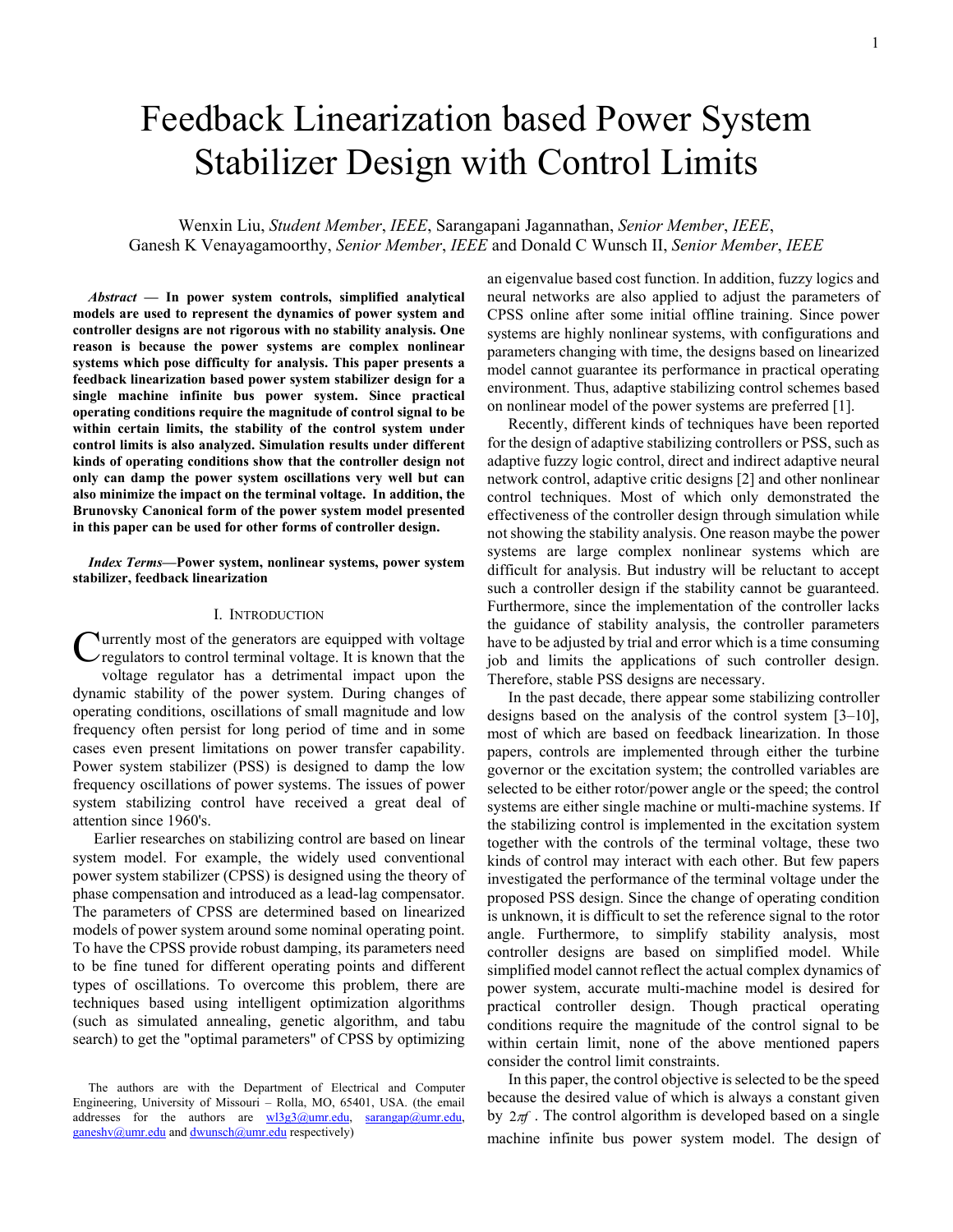decentralized control algorithm for multi-machine power system is under development and results will be reported in the future. The stability of the control system when the control signals are subjected to magnitude constraints is also investigated. Simulations under different operating conditions show satisfactory performance for both stabilizing and voltage controls.

The organization of the paper is as follows. The mathematical model of the single machine infinite bus power system is described in section II. The design and stability analysis of the feedback linearization based power system stabilizer is shown in section III. Simulation results are provided in section IV, and finally the conclusion in Section V.

#### II.SINGLE MACHINE INFINITE BUS POWER SYSTEM MODEL

Fig. 1 shows the configuration of the single machine infinite bus power system. The system consists of a synchronous generator, an exciter, an automatic voltage regulator (AVR) and a transmission line which connects the generator bus to the infinite bus. The control signal (PSS) is added to the inputs of AVR.



Fig. 1. Single machine infinite bus power system configuration

The dynamics of the single machine system is expressed using a Flux-Decay model as is shown in (1). The first three equations describe the dynamics of the synchronous generator, the fourth and fifth equations describe the dynamics of the exciter and AVR respectively [11].

$$
\frac{d\delta}{dt} = \omega - \omega_s
$$
\n
$$
\frac{2H}{\omega_s} \frac{d\omega}{dt} = T_m - E_q' I_q - (X_q - X_a') I_d I_q - D_{fiv} (\omega - \omega_s)
$$
\n
$$
T_{d0} \frac{dE_q'}{dt} = -E_q' - (X_d - X_a') I_d + E_{fd}
$$
\n
$$
T_e \frac{dE_{fd}}{dt} = -E_{fd} + V_r
$$
\n
$$
T_a \frac{dV_r}{dt} = -V_r + K_a (V_{ref} - V_t - V_{pss})
$$
\n(1)

where,  $I_d$ ,  $I_q$  and  $V_t$  are subjected to the constraints of (2) and (3) respectively:

$$
0 = R_e I_d - (X_q + X_{ep})I_q + V_s \sin(\delta - \theta_{vs})
$$
  
\n
$$
0 = R_e I_q + (X_d + X_{ep})I_d - E_q + V_s \cos(\delta - \theta_{vs})
$$
\n(2)

$$
V_t = \sqrt{V_d^2 + V_q^2} \tag{3}
$$

with,

$$
V_d = R_e I_d - X_{ep} I_q + V_s \sin(\delta - \theta_{vs})
$$
  
\n
$$
V_q = R_e I_q + X_{ep} I_d + V_s \cos(\delta - \theta_{vs})
$$
\n(4)

In above equations,  $\delta$  is the rotor angle,  $\omega$  is the speed,  $E_{fd}$  is the field voltage,  $V_r$  is the output of the automatic voltage regulator (AVR),  $T_m$  is the mechanical torque,  $V$  is the terminal voltage at the generator bus,  $V_{ref}$  is reference used to control the terminal voltage,  $R_e$  and  $X_{ep}$  form the impedance of the transmission line between the generator and infinite bus,  $V_s \angle \theta_{\text{vs}}$  are the voltage of the infinite bus, and  $V_{\text{pss}}$ is the control signal.

Table I shows the value of the parameters in the above model [11].

| <b>TABLEI</b>            |                  |                   |                  |
|--------------------------|------------------|-------------------|------------------|
| <b>SYSTEM PARAMETERS</b> |                  |                   |                  |
| $T_{d0} = 6.0$           | $X_d = 0.8958$   | $X_d = 0.1198$    | $X_a = 0.8645$   |
| $H = 6.4$                | $\omega_z = 377$ | $D_{fw} = 0.0125$ | $T_e = 0.314$    |
| $T_a = 0.01$             | $K_a = 20$       | $R_a = 0.025$     | $X_{ep} = 0.085$ |

#### III. CONTROLLER DESIGN

Feedback linearization control is a nonlinear state feedback technique in which some of system outputs are constrained to behave as a linear system [12].

#### *A. Model Transformation*

Since in the model, the right hand side of the differential equations includes some variables (such as  $I_d$ ,  $I_d$  and  $V_t$ ) which are not the states, it is necessary to express these variables using the state variables. After that, the system model is transformed into:

$$
\dot{\delta} = \omega - \omega_s
$$
  
\n
$$
\dot{\omega} = k_6 \sin^2 (\delta - \theta_{vs}) + k_7 \cos^2 (\delta - \theta_{vs}) + k_8 \sin(\delta - \theta_{vs}) \cos(\delta - \theta_{vs})
$$
  
\n
$$
+ k_9 \sin(\delta - \theta_{vs}) E_q' + k_{10} \cos(\delta - \theta_{vs}) E_q' + k_{11} E_q'^2 + k_{12} \omega + k_{13}
$$
  
\n
$$
\dot{E}_q' = -k_{14} E_q' + k_{16} \sin(\delta - \theta_{vs}) + k_{17} E_q' + k_{18} \cos(\delta - \theta_{vs}) + k_{14} E_{fd}
$$
  
\n
$$
\dot{E}_{fd} = k_{19} E_{fd} - k_{19} V_r
$$
  
\n
$$
\dot{V}_r = k_{27} V_r + k_{28} V_{ref} - k_{28} V_t + k_{28} V_{pss}
$$

where,

$$
V_{t} = \sqrt{\frac{k_{21}\sin^{2}(\delta - \theta_{vs}) + k_{22}\cos^{2}(\delta - \theta_{vs}) + k_{23}E_{q}^{'^{2}} + k_{24}\sin(\delta - \theta_{vs})E_{q}'}{k_{2}k_{2}\cos(\delta - \theta_{vs})E_{q} + k_{26}\sin(\delta - \theta_{vs})\cos(\delta - \theta_{vs}) + V_{s}^{2}}}
$$

 $(5)$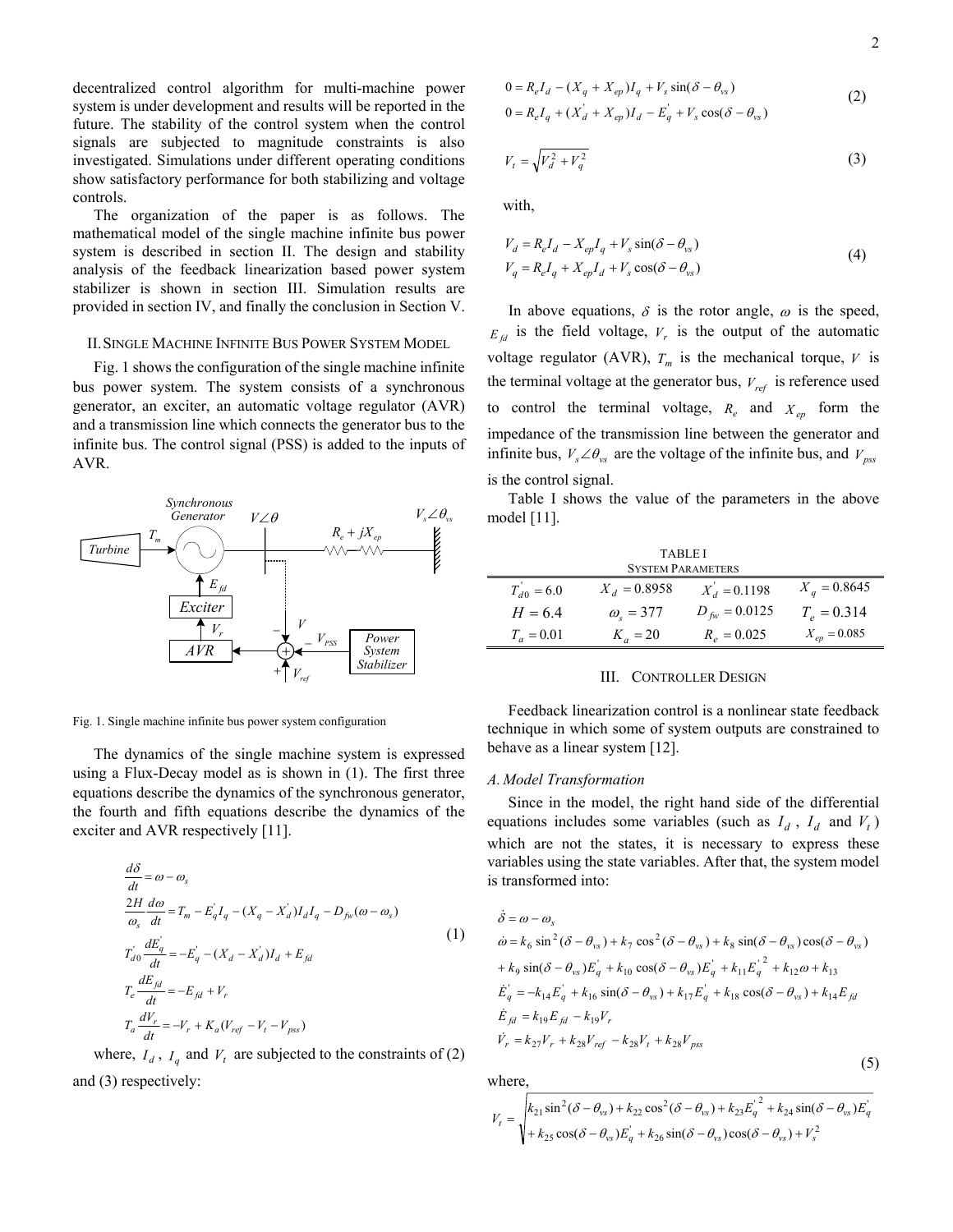The definitions of the constants  $k_1$  to  $k_{28}$  are given in the Appendix.

(6)

#### *B.Input-Output Linearization based Controller Design*

Since the control objective is speed  $\omega$ , this is a single input single output control problem. Defining the speed deviation as  $e = \omega - \omega_s$ , then the control objective is to regulate *e* to zero. In order to get the expression of the speed deviation with respect to the control signal, we need to differentiate *e* several times until the control signal appears. The process is shown below:

$$
\dot{e} = \dot{\omega} = k_6 \sin^2(\delta - \theta_{vs}) + k_7 \cos^2(\delta - \theta_{vs}) + k_8 \sin(\delta - \theta_{vs}) \cos(\delta - \theta_{vs})
$$
  
+ 
$$
k_9 \sin(\delta - \theta_{vs}) E_q' + k_{10} \cos(\delta - \theta_{vs}) E_q' + k_{11} E_q'^2 + k_{12} \omega + k_{13}
$$

$$
(7)
$$

$$
\ddot{e} = \ddot{\omega} = (k_6 - k_7) \sin[2(\delta - \theta_{vs})] \dot{\delta} + k_8 \dot{\delta} \cos[2(\delta - \theta_{vs})] + 2k_{11} E_q \dot{E}_q + k_{12} \dot{\omega} + \cos(\delta - \theta_{vs}) [k_9 E_q \dot{\delta} + k_{10} \dot{E}_q] + \sin(\delta - \theta_{vs}) [k_9 \dot{E}_q - k_{10} E_q \dot{\delta}]
$$
\n(8)

$$
\ddot{e} = \ddot{\omega} = \cos[2(\delta - \theta_{vs})][2(k_6 - k_7)\dot{\delta}^2 + k_8\dot{\omega}] \n+ \sin[2(\delta - \theta_{vs})][(k_6 - k_7)\dot{\omega} - 2k_8\dot{\delta}^2] \n+ [k_9 \cos(\delta - \theta_{vs}) - k_{10} \sin(\delta - \theta_{vs})](2\dot{E}_q \dot{\delta} + \dot{E}_q \dot{\omega}) \n- [k_9 \sin(\delta - \theta_{vs}) + k_{10} \cos(\delta - \theta_{vs})](E_q \dot{\delta}^2 + k_{14}\dot{E}_{fd} - (k_{14} - k_{17})\dot{E}_q - [k_{16} \cos(\delta - \theta_{vs}) - k_{18} \sin(\delta - \theta_{vs})]\dot{\delta} \n+ [k_{16} \cos(\delta - \theta_{vs}) - k_{18} \sin(\delta - \theta_{vs})]2k_{11}\dot{E}_q \dot{\delta} \n+ k_{12}\ddot{\omega} + 2k_{11}\dot{E}_q^2 + 2k_{11}k_{14}\dot{E}_q \dot{E}_{fd} - 2k_{11}(k_{14} - k_{17})\dot{E}_q \dot{E}_q
$$
\n
$$
e^{(4)} = \omega^{(4)} = f(X) + g(X)V_{pss}
$$
\n(10)

where,

$$
f(X) = \sin[2(\delta - \theta_{vs})][(k_7 - k_6)(4\dot{\delta}^3 - \ddot{\omega}) - 6k_8\dot{\delta}\dot{\omega}]
$$
  
\n
$$
- \cos[2(\delta - \theta_{vs})][6(k_7 - k_6)\dot{\delta}\dot{\omega} + 4k_8\dot{\delta}^3 - k_8\ddot{\omega}]
$$
  
\n
$$
+ [k_9 \cos(\delta - \theta_{vs}) - k_{10} \sin(\delta - \theta_{vs})].
$$
  
\n
$$
[2\ddot{E}_q\dot{\delta} + 3E_q\dot{\omega} + 2k_{11}k_{14}\dot{E}_q\dot{E}_{fd} - 2k_{11}(k_{14} - k_{17})\dot{E}_q^2]
$$
  
\n
$$
-[k_9 \sin(\delta - \theta_{vs}) + k_{10} \cos(\delta - \theta_{vs})].
$$
  
\n
$$
[3\ddot{E}_q\dot{\delta}^2 + 3E_q\dot{\delta}\dot{\omega} + (k_{14} - k_{17})\ddot{E}_q^2 - k_{14}k_{19}(\dot{E}_{fd} - k_{27}V_r + k_{28}V_t - k_{28}V_{ref})]
$$
  
\n
$$
+ [k_{16} \cos(\delta - \theta_{vs}) - k_{18} \sin(\delta - \theta_{vs})] \{[k_9 \cos(\delta - \theta_{vs}) - k_{10} \sin(\delta - \theta_{vs})]\dot{\delta}^2 + [k_9 \sin(\delta - \theta_{vs}) + k_{10} \cos(\delta - \theta_{vs}) + 2k_{11}\dot{E}_q]\dot{\omega} + 2k_{11}\dot{E}_q\dot{\delta}\}
$$
  
\n
$$
-[k_9 \sin(\delta - \theta_{vs}) + k_{10} \cos(\delta - \theta_{vs}) + 2k_{11}\dot{E}_q][k_{16} \sin(\delta - \theta_{vs}) + k_{18} \cos(\delta - \theta_{vs})]\dot{\delta}^2
$$
  
\n
$$
+ 2k_{11}\dot{E}_q[k_{14}\dot{E}_{fd} - (k_{14} - k_{17})\dot{E}_q] + 2[k_{11}(k_{17} - k_{14}) + 2k_{11}]\dot{E}_q\ddot{E}_q^2
$$
  
\n<math display="</math>

 $g(X) = k_{14} k_{19} k_{28} [k_9 \sin \alpha + k_{10} \cos \alpha + 2k_{11} E_q']$  (12)

with,  
\n
$$
\ddot{E}_q = -k_{14}\dot{E}_q + k_{16}\cos(\delta - \theta_{vs})\dot{\delta} + k_{17}\dot{E}_q - k_{18}\sin(\delta - \theta_{vs})\dot{\delta} + k_{14}\dot{E}_{fd}
$$
\n(13)

Where *X* stands for the original state variables  $\delta$ ,  $\omega$ ,  $E_q$ ,  $E_{fd}$  and  $V_r$ . Since  $\omega$  is selected as the control objective, the

control signal  $V_{pss}$  appears at the fourth derivative of  $\omega$ . The feedback linearized system is fourth-order rather than the original fifth-order. Since the uncontrolled state  $\delta$  satisfies  $\dot{\delta} = \omega - \omega_s$ ,  $\delta$  is bounded when  $\omega$  is stabilized to  $\omega_s$ . So even if  $\delta$  is not defined as one of the states in the feedback linearized system, the system is still stable. Now defining the new state variables as:

$$
\overline{x} = [x_1 \quad x_2 \quad x_3 \quad x_4]^T = [\omega \quad \dot{\omega} \quad \ddot{\omega} \quad \ddot{\omega}]^T \tag{14}
$$

then the system is transformed into:

$$
\dot{x}_1 = x_2\n\dot{x}_2 = x_3\n\dot{x}_3 = x_4\n\dot{x}_4 = f(x) + g(x)u
$$
\n(15)

where *u* stands for the control signal  $V_{pss}$ . Defining the reference signals and the error signals as (17) and (18) respectively:

$$
x_d = [x_{d1} \quad x_{d2} \quad x_{d3} \quad x_{d4}]^T = [\omega_s \quad \dot{\omega}_s \quad \ddot{\omega}_s \quad \ddot{\omega}_s]^T \tag{17}
$$

$$
\overline{e} = \overline{x} - \overline{x}_d = [e_1 \quad e_2 \quad e_3 \quad e_4]^T
$$
 (18)

Then error dynamics of the system can be expressed as:

$$
\dot{e}_1 = e_2 \n\dot{e}_2 = e_3 \n\dot{e}_3 = e_4 \n\dot{e}_4 = f(x) + g(x)u - \dot{x}_{d4}
$$
\n(19)

Since  $\omega_s = 2\pi f$  is a constant value, all of its derivatives are zeros. So the error dynamics equals to:

$$
\dot{\vec{e}} = \begin{bmatrix} 0 & 1 & 0 & 0 \\ 0 & 0 & 1 & 0 \\ 0 & 0 & 0 & 1 \\ 0 & 0 & 0 & 0 \end{bmatrix} \vec{e} + \begin{bmatrix} 0 \\ 0 \\ 0 \\ 0 \end{bmatrix} + \begin{bmatrix} 0 \\ 0 \\ 0 \\ g(x) \end{bmatrix} u \qquad (20)
$$

According to the theory of feedback linearization, the ideal control signal *v* can be chosen as:

$$
v = \frac{1}{g(x)} \left[ -K_v \overline{e} - f(x) \right] \tag{21}
$$

where  $K_v$  is gain vector which is defined as:

$$
K_{\nu} = [a_4 \quad a_3 \quad a_2 \quad a_1]
$$
 (22)

and  $a_1$ ,  $a_2$ ,  $a_3$  and  $a_4$  are a set of suitably chosen parameters to make the closed loop system stable, i.e.  $s^4 + a_4 s^3 + a_3 s^2 + a_2 s + a_1 = 0$  is Hurwitz). Then the closed-loop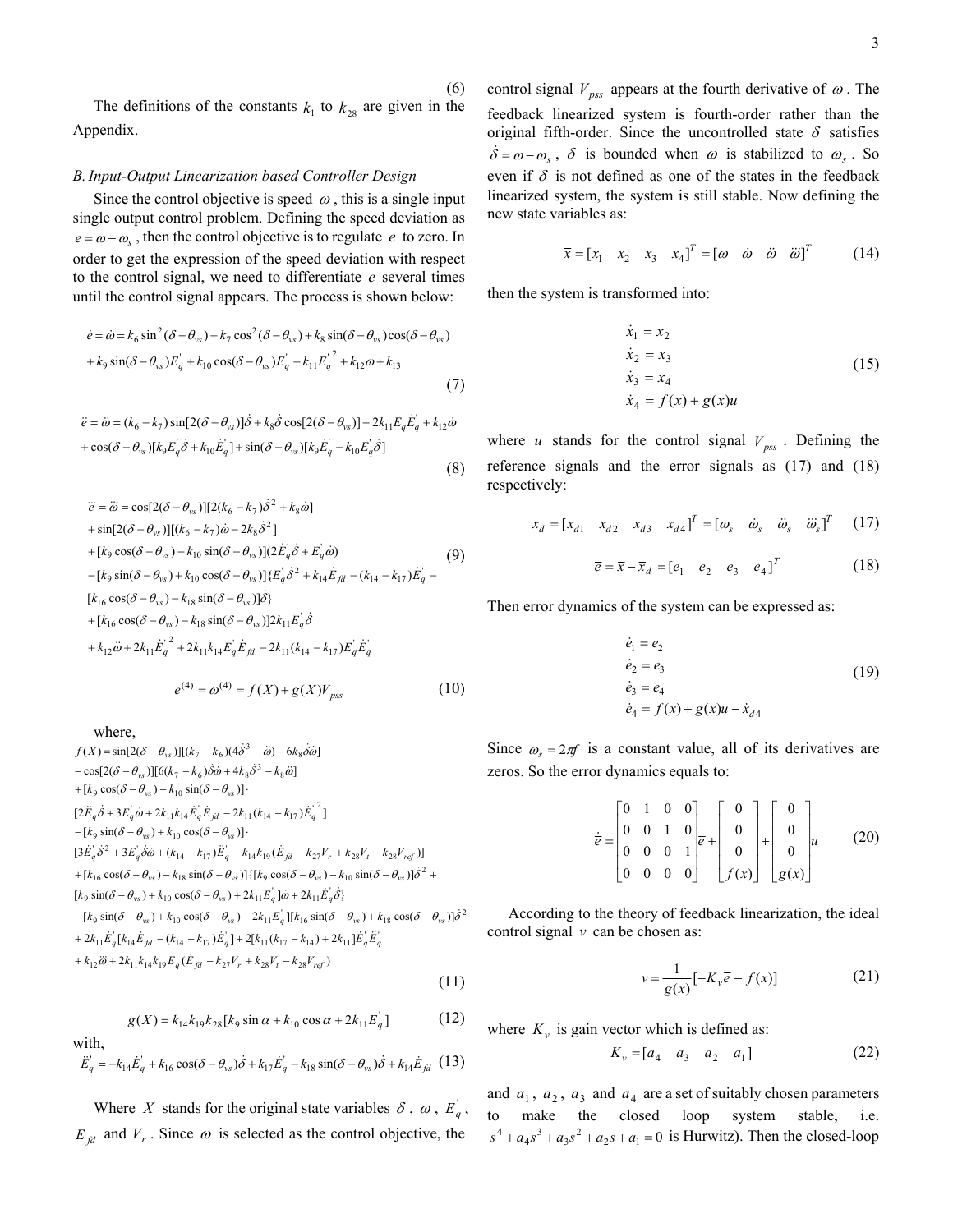

Fig. 2. Structure of the feedback linearization control system

dynamics can be transformed into the linear system with no magnitude constraint ( $u = v$ ):

$$
\dot{\vec{e}} = \begin{bmatrix} 0 & 1 & 0 & 0 \\ 0 & 0 & 1 & 0 \\ 0 & 0 & 0 & 1 \\ -a_4 & -a_3 & -a_2 & -a_1 \end{bmatrix} \vec{e} = K\vec{e}
$$
 (23)

With an appropriate selection of  $a_1$ ,  $a_2$ ,  $a_3$  and  $a_4$ , it can be shown that (23) is asymptotically stable ( $e \rightarrow 0$ ). Since the actual control signal is subjected to magnitude constraints, the applied control signal *u* is given by

$$
u = \begin{cases} v & \text{while } |v| \le u_{\text{max}} \\ u_{\text{max}} \operatorname{sign}(v) & \text{while } |v| > u_{\text{max}} \end{cases} \tag{24}
$$

where  $u_{\text{max}}$  is the maximum allowed control signal magnitude. The structure of the controller is shown in Fig. 2.

#### *C. Stability Analysis*

Defining a new variable ∆*u* as

$$
\Delta u = u - v \tag{25}
$$

where ∆*u* is the difference between the ideal and actual control signal. Then, the dynamics of closed loop system become:

$$
\dot{\overline{e}} = \begin{bmatrix} 0 & 1 & 0 & 0 \\ 0 & 0 & 1 & 0 \\ 0 & 0 & 0 & 1 \\ -a_4 & -a_3 & -a_2 & -a_1 \end{bmatrix} \overline{e} + \begin{bmatrix} 0 \\ 0 \\ 0 \\ 1 \end{bmatrix} g(x) \Delta u \tag{26}
$$

*Case 1,*  $|v| \le u_{\text{max}}$ ,  $\Delta u = 0$ 

This is the ideal case, the system is linearized to a linear system (23) which is stable and its performance is decided by the selection of  $K_v$ .

Case 2, 
$$
|v| > u_{\text{max}}
$$
,  $\Delta u \neq 0$ 

Given the fact that  $g(x)$  and  $\Delta u$  are both bounded, equation (25) is a linear stable system driven by a bounded input. According to linear system theory, the error should be bounded. The error bound depends upon the bound on ∆*u* . Note that *u* is always bounded due to the magnitude constraint, and *v* is shown to be bounded if no limits are in place from (23). As a result, ∆*u* is bounded. Therefore all the states of the closed loop system are bounded.

#### IV. SIMULATION RESULTS

The proposed control algorithm is tested under three kinds of operating conditions, which are 3-phase short circuit at the infinite bus; the change of operating points and change of impedance between the generator and the infinite bus.

For comparison purpose, the performance of the proposed feedback linearization based controller is compared to the cases when no PSS is applied and when conventional power system stabilizer (CPSS) is applied. The transfer function of the CPSS used here is shown in (27) which is a simplified version of IEEE Std. 421.5 [14]. The values of the parameters are chosen by try and error as  $K_{pss} = 25$ ,  $T_1 = 0.76$ ,  $T_2 = 0.1$ .

$$
V_{pss}(s) = K_{pss} \frac{T_1 s + 1}{T_2 s + 1} \Delta \omega(s)
$$
 (27)

During simulations, the hard limit  $V_{pss}^{\text{max}}$  for the proposed feedback linearization based PSS design is set to  $V_{pss}^{\text{max}} = 0.5$ .  $K_v$ is selected to be [2500 1500 325 30] corresponding to the desired closed loop poles -10, -10, -5 and -5.

### *A. 3-phase Short Circuit at the Infinite*

Figs. 3-5 show the system responses to a 100ms 3-phase short circuit fault happened at 0.5 second (P=0.5pu, Q=0.1pu). Fig. 3 shows the comparison of speed deviation response, Fig. 4 shows the comparison of terminal voltage response and Fig. 5 shows the comparison of control signals.

It can be seen from Fig. 3 that *case b* provides the best response, the performance of *case d* is much better than that of *case c* and similar to *case b*. Fig. 4 shows the comparison of the terminal voltage responses, it can be seen that the performance of voltage control is kept under the designed PSS. Fig. 5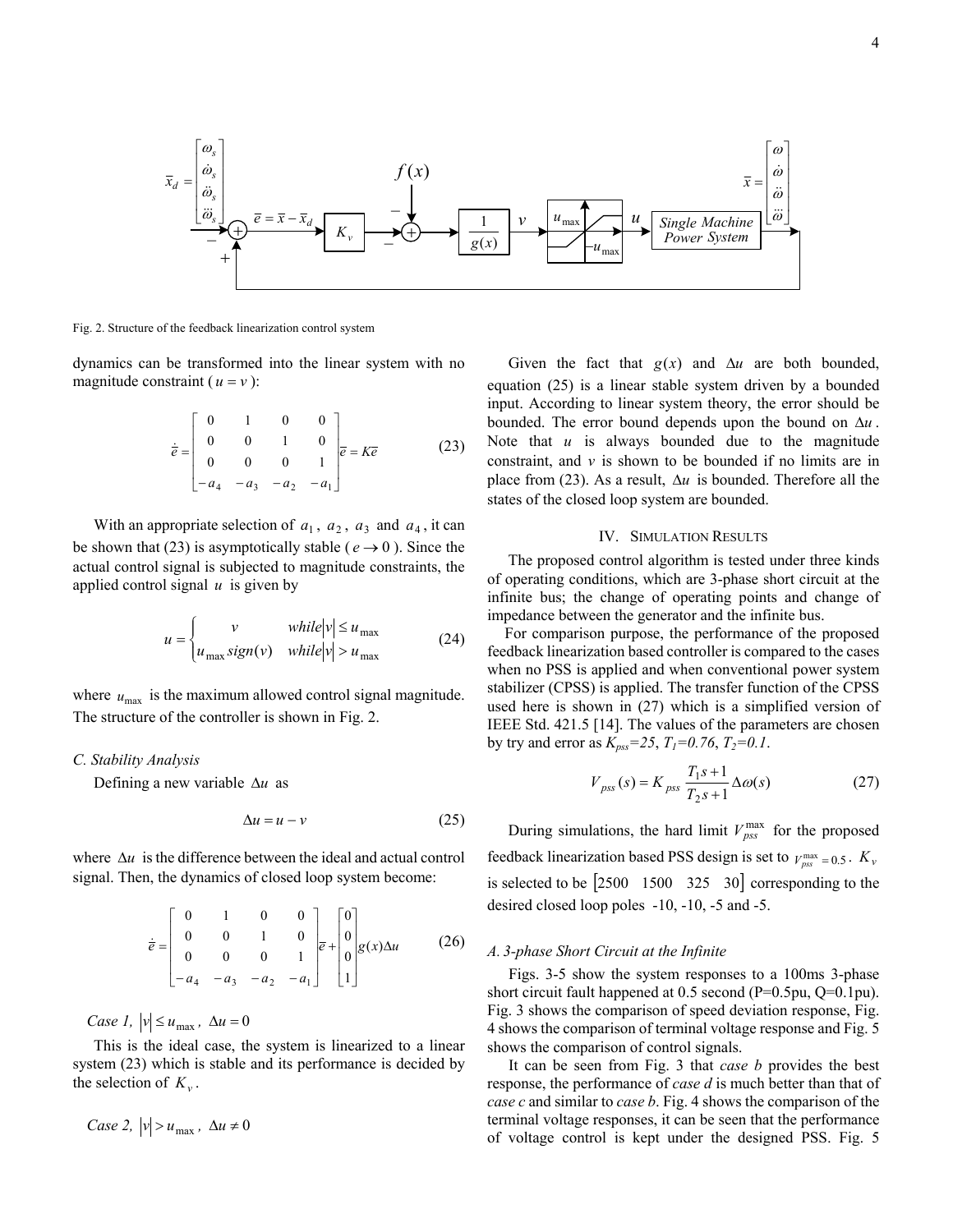explains the differences in performance. It can be seen the performances highly depend on the period and times when the ideal control signal overshoot the hard limit. Shorter period and fewer times will result in better performance. Similar results can be seen in B and C.



Fig. 3. Speed deviation responses to a 3-phase short circuit fault ( $P = 0.5$ pu, Q = 0.1pu)



Fig. 4. Terminal voltage responses to a 3- phase short circuit fault (P = 0.5pu, Q  $= 0.1$ pu)



Fig. 5. Control signal responses to a 3-phase short circuit fault ( $P = 0.5$ pu, Q = 0.1pu)

## *B.Change of Operating Points*

Figs. 6-7 show the system response to a change of the operating point at 0.5 second (P=0.5pu, Q=0.1pu to P=0.7pu, Q=0.2pu). Fig. 6 shows the comparison of speed deviation response, and Fig. 7 shows the comparison of control signals.



Fig.6. Speed deviation responses to operating point change ( $P = 0.5$ pu, Q = 0.1pu to  $P = 0.7$ pu,  $Q = 0.2$ pu)



Fig.7. Control signal responses to operating point change ( $P = 0.5$ pu,  $Q = 0.1$ pu to  $P = 0.7$ pu,  $Q = 0.2$ pu)

#### *C.Change of Impedance Connected to the Infinite Bus*

Figs. 8-9 show the system response to a change of the impedance connected to the infinite bus at 0.5 second ( $R_e = 0.025$ ,  $X_{ep} = 0.085$  to  $R_e = 0.05$  and  $X_{ep} = 0.17$ while P=0.5pu, Q=0.1pu). Fig. 8 shows the comparison of speed deviation response, Fig. 9 shows the comparison of control signal



Fig. 8. Speed deviations responses to change of bus impedance ( $P = 0.5$ pu, Q = 0.1pu)